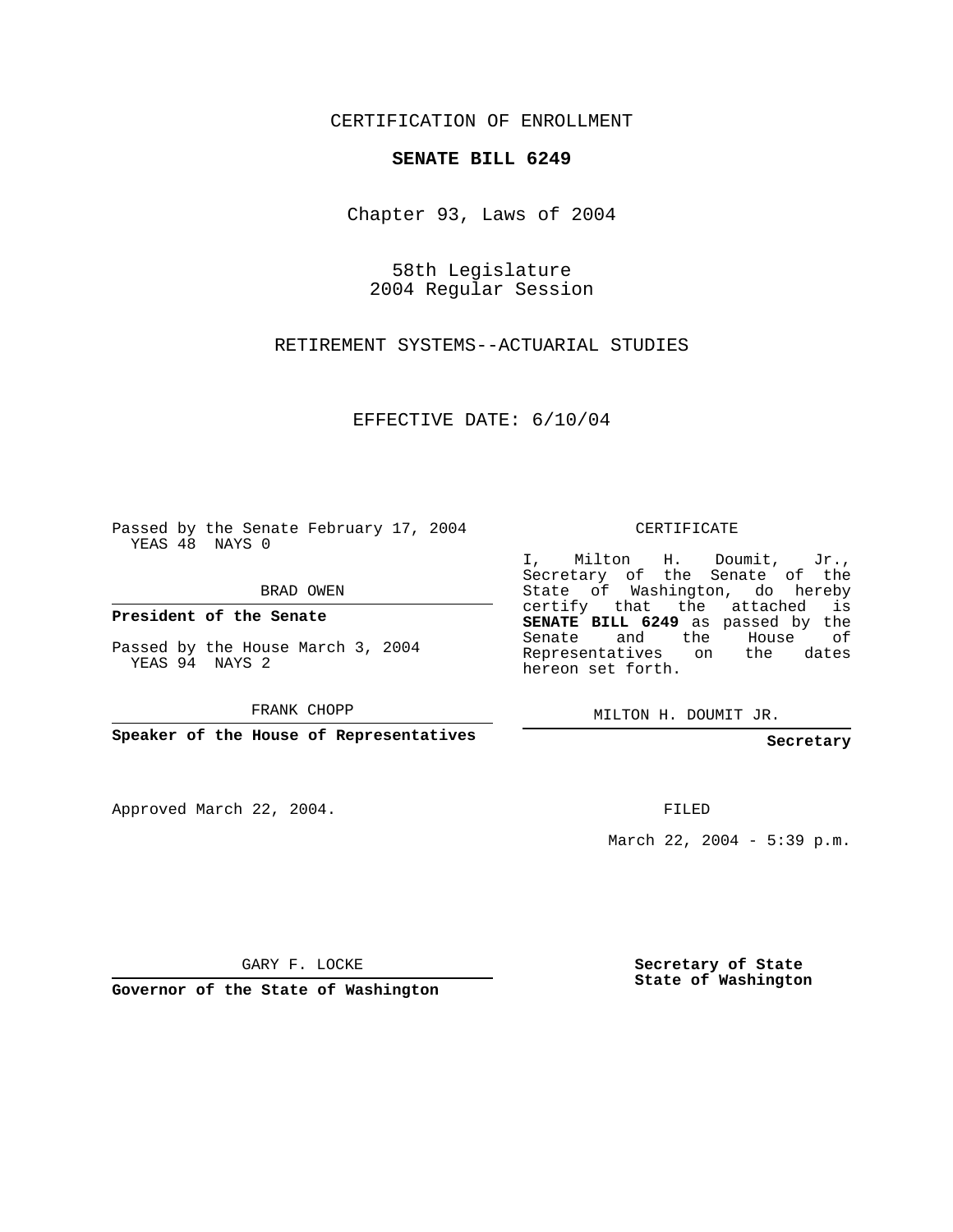## **SENATE BILL 6249** \_\_\_\_\_\_\_\_\_\_\_\_\_\_\_\_\_\_\_\_\_\_\_\_\_\_\_\_\_\_\_\_\_\_\_\_\_\_\_\_\_\_\_\_\_

\_\_\_\_\_\_\_\_\_\_\_\_\_\_\_\_\_\_\_\_\_\_\_\_\_\_\_\_\_\_\_\_\_\_\_\_\_\_\_\_\_\_\_\_\_

Passed Legislature - 2004 Regular Session

## **State of Washington 58th Legislature 2004 Regular Session**

**By** Senators Fraser, Winsley, Pflug, Regala and Carlson; by request of Select Committee on Pension Policy

Read first time 01/15/2004. Referred to Committee on Ways & Means.

 AN ACT Relating to establishing an asset smoothing corridor for actuarial valuations used in the funding of the state retirement systems; and amending RCW 41.45.020 and 41.45.035.

BE IT ENACTED BY THE LEGISLATURE OF THE STATE OF WASHINGTON:

 **Sec. 1.** RCW 41.45.020 and 2003 c 295 s 8 are each amended to read as follows:

 As used in this chapter, the following terms have the meanings indicated unless the context clearly requires otherwise.

 (1) "Council" means the pension funding council created in RCW 41.45.100.

(2) "Department" means the department of retirement systems.

 (3) "Law enforcement officers' and fire fighters' retirement system plan 1" and "law enforcement officers' and fire fighters' retirement system plan 2" means the benefits and funding provisions under chapter 41.26 RCW.

 (4) "Public employees' retirement system plan 1," "public employees' retirement system plan 2," and "public employees' retirement system plan 3" mean the benefits and funding provisions under chapter 41.40 RCW.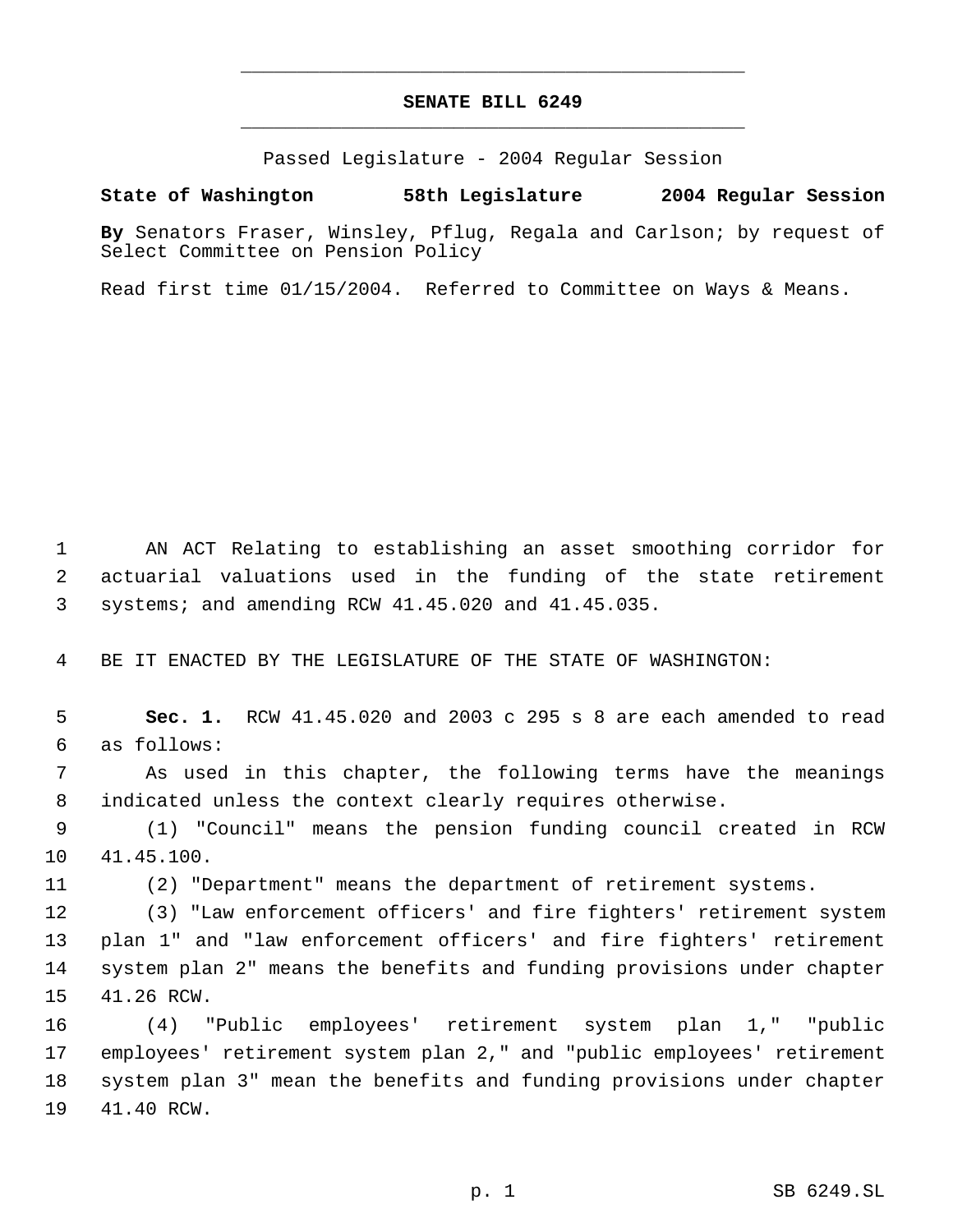(5) "Teachers' retirement system plan 1," "teachers' retirement system plan 2," and "teachers' retirement system plan 3" mean the benefits and funding provisions under chapter 41.32 RCW.

 (6) "School employees' retirement system plan 2" and "school employees' retirement system plan 3" mean the benefits and funding provisions under chapter 41.35 RCW.

 (7) "Washington state patrol retirement system" means the retirement benefits provided under chapter 43.43 RCW.

 (8) "Unfunded liability" means the unfunded actuarial accrued liability of a retirement system.

 (9) "Actuary" or "state actuary" means the state actuary employed under chapter 44.44 RCW.

 (10) "State retirement systems" means the retirement systems listed in RCW 41.50.030.

 (11) "Classified employee" means a member of the Washington school employees' retirement system plan 2 or plan 3 as defined in RCW 41.35.010.

 (12) "Teacher" means a member of the teachers' retirement system as defined in RCW 41.32.010(15).

 (13) "Select committee" means the select committee on pension policy created in RCW 41.04.276.

 (14) "Actuarial value of assets" means the value of pension plan 23 investments and other property used by the actuary for the purpose of an actuarial valuation.

 **Sec. 2.** RCW 41.45.035 and 2003 1st sp.s. c 11 s 1 are each amended to read as follows:

 (1) Beginning July 1, 2001, the following long-term economic assumptions shall be used by the state actuary for the purposes of RCW 41.45.030:

(a) The growth in inflation assumption shall be 3.5 percent;

 (b) The growth in salaries assumption, exclusive of merit or longevity increases, shall be 4.5 percent;

 (c) The investment rate of return assumption shall be 8 percent; and

 (d) The growth in system membership assumption shall be 1.25 percent for the public employees' retirement system, the school